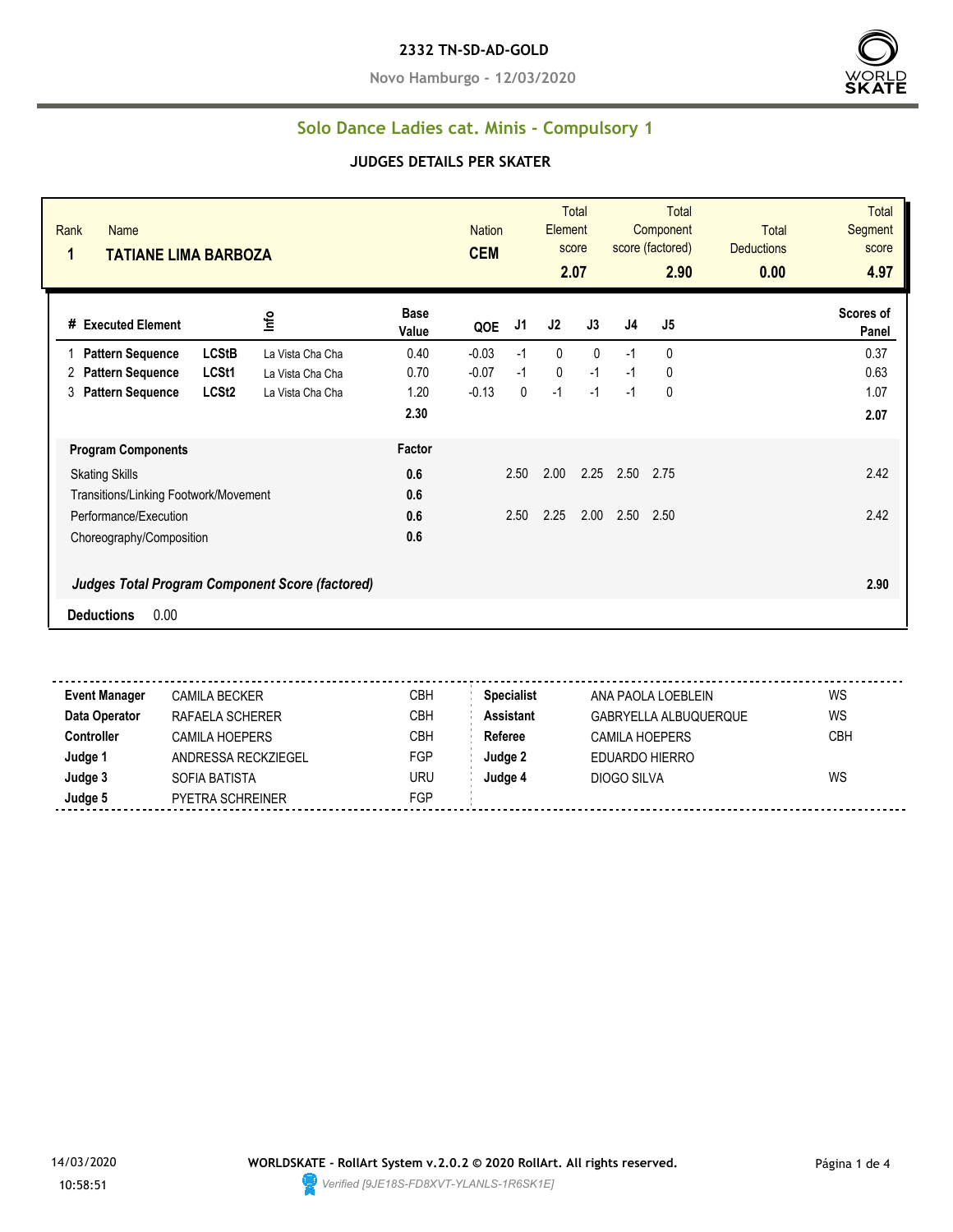# **Solo Dance Ladies cat. Minis - Compulsory 1**

### **JUDGES DETAILS PER SKATER**

| Rank<br><b>Name</b><br>$\overline{2}$<br><b>ROBERTA WOGT</b> |                  |                      | <b>Nation</b><br><b>AGE</b> |              | Element     | <b>Total</b><br>score<br>1.40 |              | <b>Total</b><br>Component<br>score (factored)<br>3.10 | <b>Total</b><br><b>Deductions</b><br>0.00 | <b>Total</b><br><b>Segment</b><br>score<br>4.50 |
|--------------------------------------------------------------|------------------|----------------------|-----------------------------|--------------|-------------|-------------------------------|--------------|-------------------------------------------------------|-------------------------------------------|-------------------------------------------------|
| # Executed Element                                           | ۴ů               | <b>Base</b><br>Value | QOE                         | J1           | J2          | J3                            | J4           | J5                                                    |                                           | Scores of<br>Panel                              |
| LCSt1<br><b>Pattern Sequence</b>                             | La Vista Cha Cha | 0.70                 | 0.00                        | $\mathbf{0}$ | $\mathbf 0$ | $\mathbf{0}$                  | $\mathbf{0}$ | $-1$                                                  |                                           | 0.70                                            |
| <b>LCStB</b><br><b>Pattern Sequence</b><br>2                 | La Vista Cha Cha | 0.40                 | $-0.07$                     | $-1$         | 0           | $\mathbf{0}$                  | $-1$         | $-1$                                                  |                                           | 0.33                                            |
| <b>LCStB</b><br><b>Pattern Sequence</b><br>3                 | La Vista Cha Cha | 0.40                 | $-0.03$                     | $\mathbf{0}$ | $\mathbf 0$ | $\mathbf 0$                   | $-1$         | $-1$                                                  |                                           | 0.37                                            |
|                                                              |                  | 1.50                 |                             |              |             |                               |              |                                                       |                                           | 1.40                                            |
| <b>Program Components</b>                                    |                  | Factor               |                             |              |             |                               |              |                                                       |                                           |                                                 |
| <b>Skating Skills</b>                                        |                  | 0.6                  |                             | 2.75         | 2.50        | 2.75                          | 2.75         | 2.25                                                  |                                           | 2.67                                            |
| Transitions/Linking Footwork/Movement                        |                  | 0.6                  |                             |              |             |                               |              |                                                       |                                           |                                                 |
| Performance/Execution                                        |                  | 0.6                  |                             | 2.75         | 2.75        | 2.25                          | 2.50         | 2.25                                                  |                                           | 2.50                                            |
| Choreography/Composition                                     |                  | 0.6                  |                             |              |             |                               |              |                                                       |                                           |                                                 |
| <b>Judges Total Program Component Score (factored)</b>       |                  |                      |                             |              |             |                               |              |                                                       |                                           | 3.10                                            |
| 0.00<br><b>Deductions</b>                                    |                  |                      |                             |              |             |                               |              |                                                       |                                           |                                                 |

| <b>Event Manager</b> | <b>CAMILA BECKER</b>  | CBH | <b>Specialist</b> | ANA PAOLA LOEBLEIN    | WS         |
|----------------------|-----------------------|-----|-------------------|-----------------------|------------|
| Data Operator        | RAFAELA SCHERER       | СВН | <b>Assistant</b>  | GABRYELLA ALBUQUERQUE | WS         |
| Controller           | <b>CAMILA HOEPERS</b> | СВН | Referee           | CAMILA HOEPERS        | <b>CBH</b> |
| Judge '              | ANDRESSA RECKZIEGEL   | FGP | Judge 2           | EDUARDO HIERRO        |            |
| Judge 3              | SOFIA BATISTA         | uru | Judae 4           | DIOGO SILVA           | WS         |
| Judge 5              | PYETRA SCHREINER      | FGP |                   |                       |            |
|                      |                       |     |                   |                       |            |

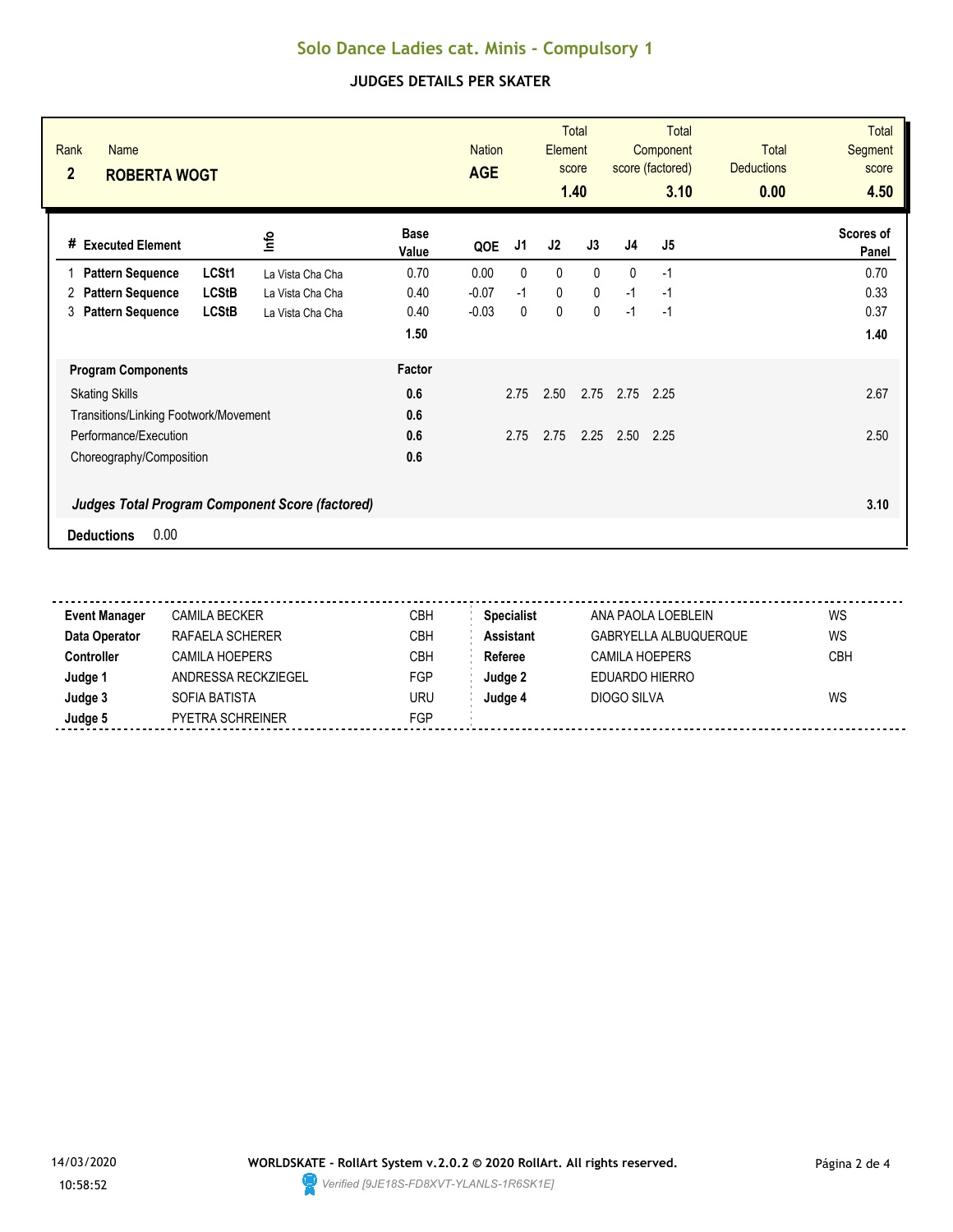## **Solo Dance Ladies cat. Minis - Compulsory 1**

### **JUDGES DETAILS PER SKATER**

| Rank<br><b>Name</b><br>3<br><b>LUIZA SCHLOTTFELDT STEIN</b> |                  |                      | <b>Nation</b><br><b>EPA</b> |      | Element      | <b>Total</b><br>score<br>1.00 |      | <b>Total</b><br>Component<br>score (factored)<br>2.40 | <b>Total</b><br><b>Deductions</b><br>0.00 | <b>Total</b><br>Segment<br>score<br>3.40 |
|-------------------------------------------------------------|------------------|----------------------|-----------------------------|------|--------------|-------------------------------|------|-------------------------------------------------------|-------------------------------------------|------------------------------------------|
| <b>Executed Element</b><br>#                                | lnfo             | <b>Base</b><br>Value | QOE                         | J1   | J2           | J3                            | J4   | J5                                                    |                                           | Scores of<br>Panel                       |
| <b>LCStB</b><br><b>Pattern Sequence</b>                     | La Vista Cha Cha | 0.40                 | $-0.03$                     | $-1$ | $\mathbf{0}$ | 0                             | $-2$ | 0                                                     |                                           | 0.37                                     |
| <b>LCStB</b><br><b>Pattern Sequence</b><br>2                | La Vista Cha Cha | 0.40                 | $-0.10$                     | $-1$ | $-1$         | 0                             | $-2$ | -1                                                    |                                           | 0.30                                     |
| <b>LCStB</b><br><b>Pattern Sequence</b><br>3                | La Vista Cha Cha | 0.40                 | $-0.07$                     | $-1$ | 0            | 0                             | $-2$ | $-1$                                                  |                                           | 0.33                                     |
|                                                             |                  | 1.20                 |                             |      |              |                               |      |                                                       |                                           | 1.00                                     |
| <b>Program Components</b>                                   |                  | Factor               |                             |      |              |                               |      |                                                       |                                           |                                          |
| <b>Skating Skills</b>                                       |                  | 0.6                  |                             | 2.00 | 2.00         | 2.00                          | 2.00 | 2.00                                                  |                                           | 2.00                                     |
| Transitions/Linking Footwork/Movement                       |                  | 0.6                  |                             |      |              |                               |      |                                                       |                                           |                                          |
| Performance/Execution                                       |                  | 0.6                  |                             | 2.00 | 2.00         | 2.00                          | 2.00 | 2.00                                                  |                                           | 2.00                                     |
| Choreography/Composition                                    |                  | 0.6                  |                             |      |              |                               |      |                                                       |                                           |                                          |
| Judges Total Program Component Score (factored)             |                  |                      |                             |      |              |                               |      |                                                       |                                           | 2.40                                     |
| 0.00<br><b>Deductions</b>                                   |                  |                      |                             |      |              |                               |      |                                                       |                                           |                                          |

| <b>Event Manager</b> | <b>CAMILA BECKER</b>  | CBH        | <b>Specialist</b> | ANA PAOLA LOEBLEIN    | WS  |
|----------------------|-----------------------|------------|-------------------|-----------------------|-----|
| Data Operator        | RAFAELA SCHERER       | <b>CBH</b> | <b>Assistant</b>  | GABRYELLA ALBUQUERQUE | WS  |
| <b>Controller</b>    | <b>CAMILA HOEPERS</b> | CBH        | Referee           | CAMILA HOEPERS        | CBH |
| Judge 1              | ANDRESSA RECKZIEGEL   | FGP        | Judge 2           | EDUARDO HIERRO        |     |
| Judge 3              | SOFIA BATISTA         | uru        | Judge 4           | DIOGO SILVA           | WS  |
| Judge 5              | PYETRA SCHREINER      | FGP        |                   |                       |     |
|                      |                       |            |                   |                       |     |